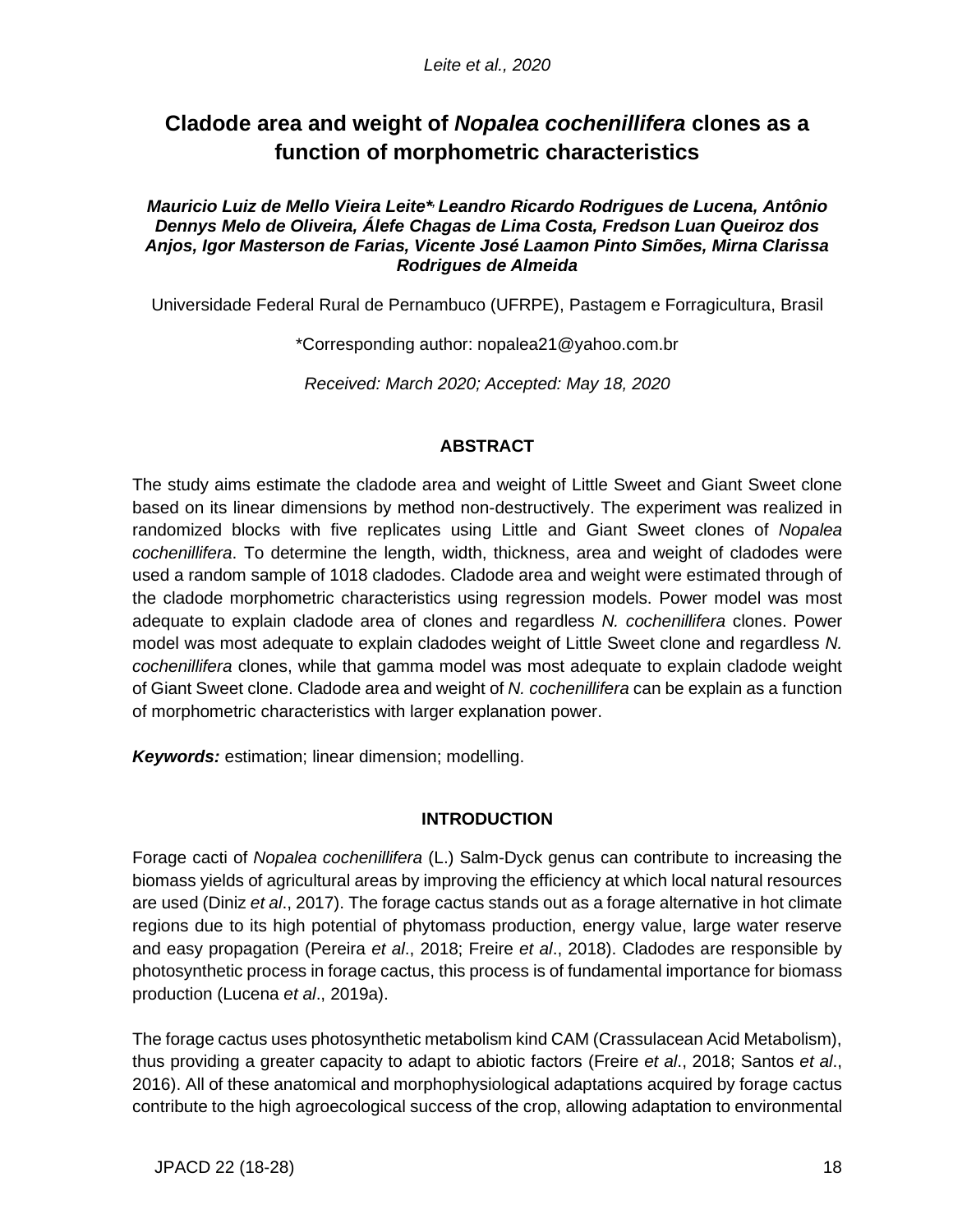conditions with high atmospheric evaporative demand and reduced soil water contents due to greater efficiency in water absorption and use (Hartzell *et al*., 2018; Winter *et al*., 2011). The yield of this crop is influenced mainly by light interception, which in turn is determined by morphological characteristics such as the cladode area (Pinheiro *et al*., 2014).

Determination of the plant photosynthetic area, leaf or cladode is a fundamental tool in study of ecophysiology (Schmildt *et al*., 2014). Non-destructive and indirect methods are both currently used for the estimation of cladode area (Lucena *et al*., 2019b) based on the relationships between the measurable biometric variable and the real cladode area and allowing rapid, successive evaluations of the same cladode (Lucena *et al*., 2018a).

The used of regression models using morphometric characteristics of leaves to estimate leaf area is very useful in the plant growth and development (Achten *et al*., 2010). These models are advantageous because they are fast, do not destroy plants and are easy to handle in field conditions (Leite *et al*., 2017).

Recently, studies using linear dimensions in the estimation of the cladode area of forage cactus have been established for species of the *N. cochenillifera* Giant Sweet clone (Lucena *et al*., 2019a, 2019b) and Little Sweet clone (Silva *et al*., 2014) have generated equations with high precision. Although there is information about the agronomic characteristics of *N. cochenillifera,* studies have rarely been reported in the literature for this species, with estimative cladode areas (Silva *et al*., 2014; Lucena *et al*., 2019a and 2019b) and weights (Cunha *et al*., 2012), using the linear dimensions as an explanatory variable, however none of these studies estimated the area and weight of cladodes for the genus *N. cochenillifera* regardless of clone.

Given the above, the objective was estimate the area and weight of cladode *N. cochenillifera* Little Sweet and Giant Sweet clone and independent of the clone based on its linear dimensions (length, width and thickness) by method non-destructively.

# **MATERIAL AND METHODS**

# **Study area**

This research was conducted from March 2016, to July 2019, in the forage farming sector (GEFOR) of the Federal Rural University of Pernambuco (UFRPE), Brazil (07° 57' 01" S and 38° 17' 53" E) at an altitude of 523 m.a.s.l. The climate condition is BSwh' according to Köppen. The average annual rainfall is 632.2 mm, the average annual air temperature is 26 ºC, and the average air relative humidity is 60% (Leite *et al*., 2017).

### **Experimental conditions Soils characteristics**

The soil used in the experiment was collected at a depth of 0-20 cm and classified as Typical Haplic Cambisol Ta Eutrophic. The soil sample was analysed by the soil fertility laboratory of the Instituto Agronômico de Pernambuco (IPA) and was characterized by: pH (water)= 6.80; P (extractor Mehlich I)= 40 mg dm<sup>-3</sup>; K<sup>+</sup>=0.45; Ca<sup>2+</sup>=5.50; Mg<sup>2+</sup>=1.60; and Al<sup>3+</sup>=0.0 cmol<sub>c</sub> dm<sup>-3</sup>.

The cleaning and preparation of the study area were performed manually in March 2016, after two cleanings were performed annually. Posteriorly, the cladodes of forage cactus were planted. Organic fertilization was performed using  $40$  t ha<sup>-1</sup> of bovine manure. The row spacing was 1.4 m, and the planting was performed using the card of deck system. In this system, a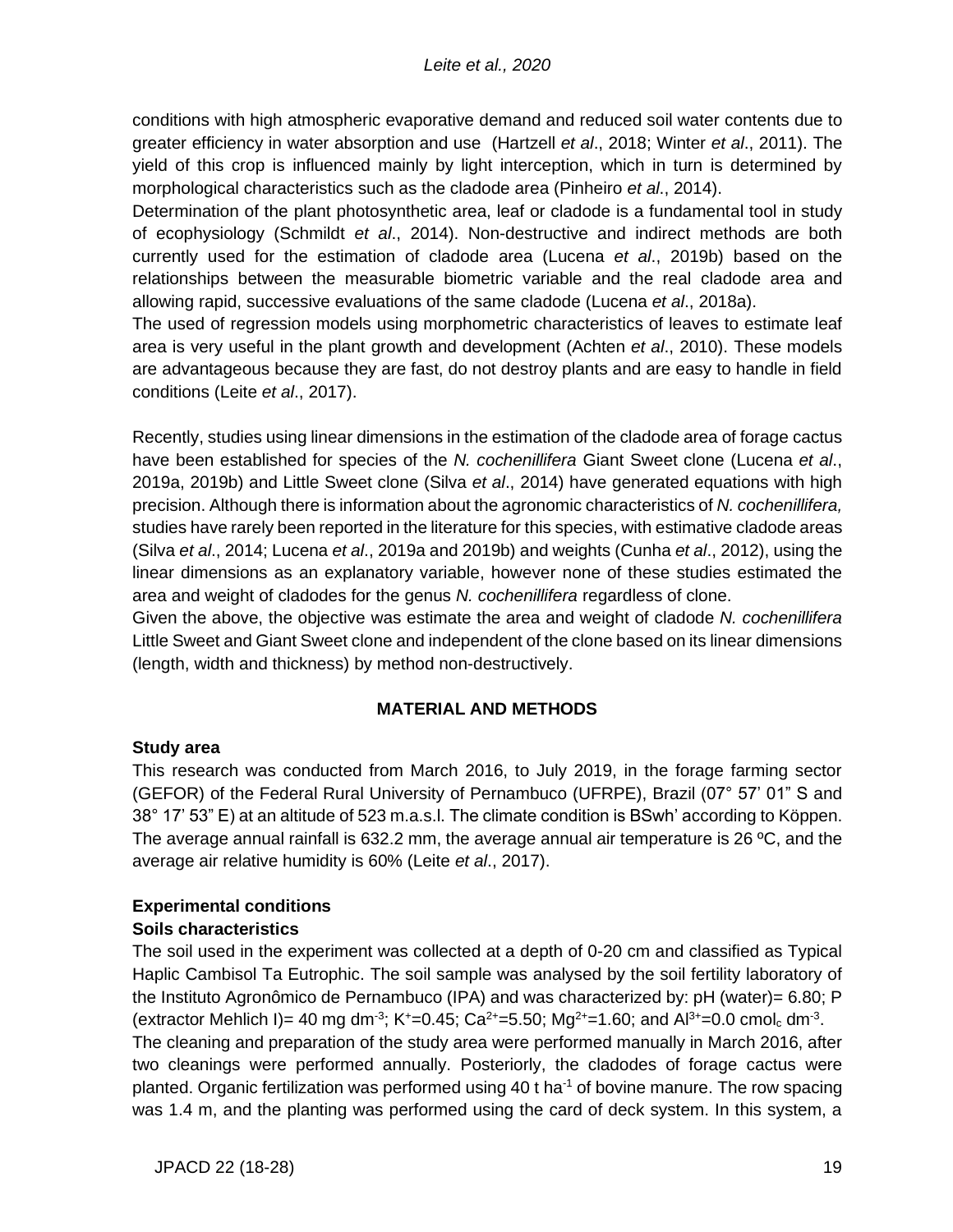groove is made, and the cladodes are planted in a single file where one plant overlaps the other.

### **Experimental design**

The design used was randomized blocks with five replicates using the forage cactus clones Little and Giant Sweet of *N. cochenillifera* (Fig. 1). The experimental unit was an area of 126.0  $m^2$  (12.6 m  $\times$  10.0 m), which consisted of 10 rows and 40 columns of cacti spaced in rows 1.40 apart (1285710 plants ha<sup>-1</sup>). The rows and columns of the border were excluded. The area was maintained in dry conditions throughout the crop cycle. Evaluations were performed 1200 days after planting (DAP).



**Figure 1.** Clones of *Nopalea cochenillifera,* Little Sweet (A) and Giant Sweet (B).

### **Statistical analysis**

Sample a randomized of 1018 healthy cladodes (190-primary; 186-secondary and 205- tertiary of Little Sweet clone) and (167-primary; 127-secondary and 143-tertiary of Giant Sweet clone), was collected to determine the cladode morphometric characteristics [length (cm), width (cm), thickness (mm), area (cm²) and weight (g)], according to methodologies established in the literature (Lucena *et al*., 2019a, 2019b, 2018a). Each cladode was numbered and their recorded morphometric characteristics (length (L), width (W) and thickness (T)), using a digital calliper. The regions of greatest width and length of each cladode were used to measure the two characteristics. The cladodes were weighed on a precision balance. The real cladode area (RCA) was estimate following the methodology described by Lucena *et al*. (2019a).

To determine the best adjustment model to predict the real cladode area (RCA) using product between L and W (LW) with explanatory variable, regression studies were performed using linear, gamma and power models (Lucena *et al*., 2018a, 2019a) (Table 1). To predict the weight of the cladodes as a function of thickness (T) and product between L and W (LW) were used the linear, gamma and power models (Table 1). The linear and power models with normal distributions assumed that response variable assumes values in the range of - $\infty$  to  $\infty$ , and gamma models with gamma distributions assuming that response variable presente values between 0 to ∞ (Lucena *et al*., 2018 and 2019a; Leite *et al*., 2017 and 2019) (Table 1).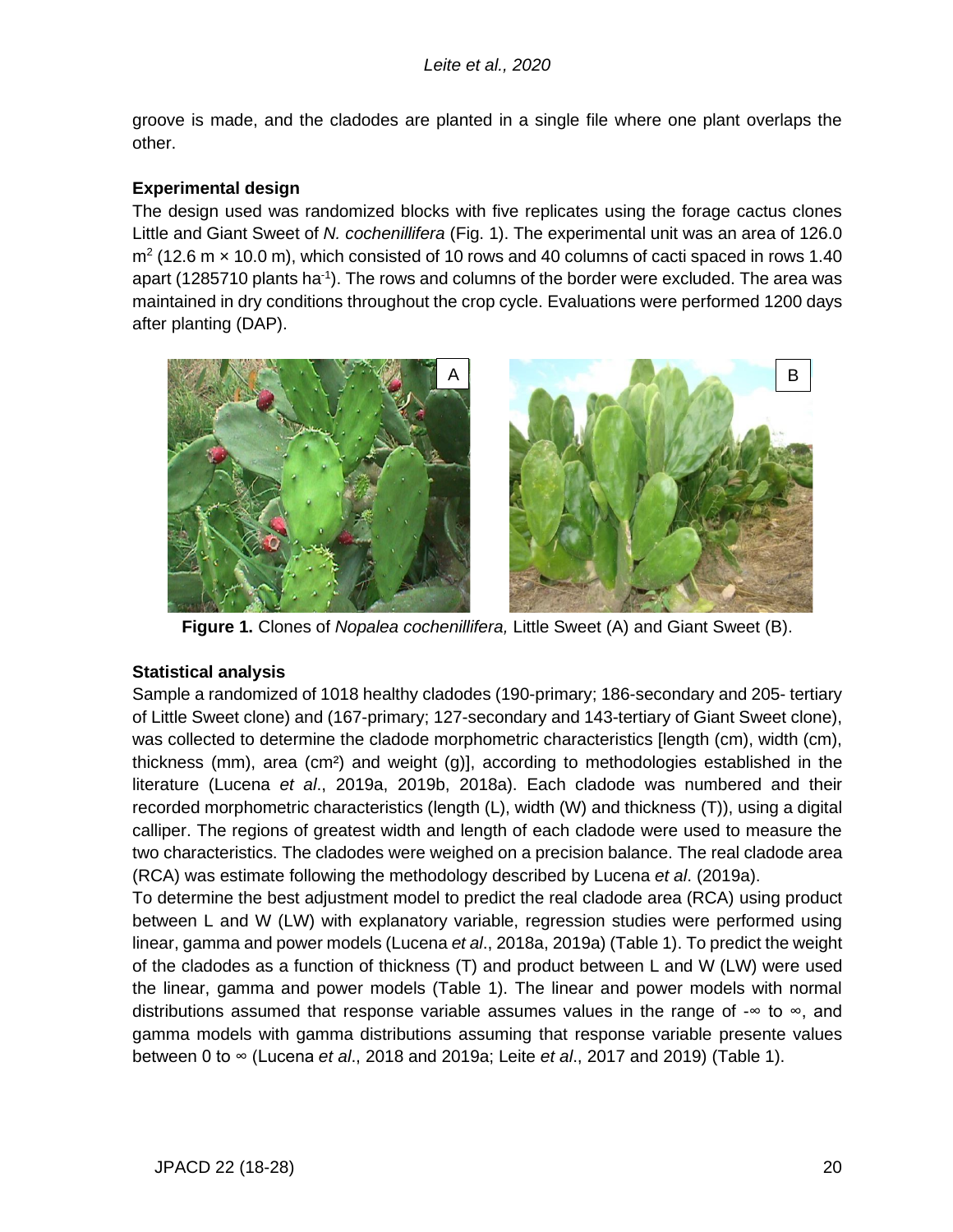|               | Equation                                       |                                                              |  |  |  |  |  |
|---------------|------------------------------------------------|--------------------------------------------------------------|--|--|--|--|--|
| <b>Models</b> | Real cladode area                              | Weight of cladode                                            |  |  |  |  |  |
| Linear        | $RCA_i = \beta_1 LW_i + \epsilon_i$            | $WC_i = \beta_1 T_i + \beta_2 LW_i + \epsilon_i$             |  |  |  |  |  |
| Power         | $RCA_i = \beta_0 LW_i^{\beta_1} \varepsilon_i$ | $WC_i = \beta_0 T_i^{\beta_1} L W_i^{\beta_2} \varepsilon_i$ |  |  |  |  |  |
| Gamma         | $RCA_i = \beta_0 + \beta_1 LW_i + \epsilon_i$  | $WC_i = \beta_0 + \beta_1 T_i + \beta_2 LW_i + \epsilon_i$   |  |  |  |  |  |

**Table 1**. Regression models of the real cladode area (RCA) and weight of the cladode (WC) using product of length by width (LW) and thickness (T) with explanatory variables.

where,  $RCA_i$  is the real cladode area of the i-th forage cactus;  $WC_i$  is the weight of the cladode of the i-th forage cactus;  $LW_i$  is product of the length and width of the i-th cladode;  $T_i$  is the thickness of the i-th cladode; and  $\varepsilon_i$  is the i-th error interrelated with the cladode area or weight.  $\varepsilon_i$  exhibited a normal distribution of mean 0 and variance constant  $\sigma^2 > 0$  for the linear and power models, and gamma distributions of parameters  $\alpha$  and  $\beta$  for the gamma models. The  $β<sub>0</sub>, β<sub>1</sub>$  and  $β<sub>2</sub>$  are parameters associated to the model.

The Coefficient of determination (*R*²), Akaike's Information Criterion (AIC) defined by Akaike (1974), Sum of Square of Residuals (SSR) and the Willmott index (d) defined by Willmott (1981) were used to adequacy of models (Table 2).

| Criteria   |                                                                                       |  |  |  |
|------------|---------------------------------------------------------------------------------------|--|--|--|
| $R^2$      | $-\frac{\sum_{i=1}^n (Y_i - \widehat{Y}_i)^2}{\sum_{i=1}^n (Y_i - \overline{Y}_i)^2}$ |  |  |  |
| <b>SSR</b> |                                                                                       |  |  |  |
|            | $\sum (Y_i - \widehat{Y}_i)^2$                                                        |  |  |  |
| <b>AIC</b> | $i=1$<br>$n \ln (SSR/n) + 2(p)$                                                       |  |  |  |
|            | $\sum_{i=1}^{n} (\hat{Y}_i - Y_i)^2$                                                  |  |  |  |
|            | $-\overline{Y}$ + $ Y_i - \overline{Y} $ ) <sup>2</sup>                               |  |  |  |

**Table 2**. Criteria of adequacy of the model.

where n and p are the number of cladode, and the number of parameters;  $\widehat{Y}_i$  is the values of the i-th cladode area or weight after model adjustment; and  $\overline{Y}$  is the mean value of the cladode area  $(Y_i)$  or the weight cladode  $(Y_i)$  of the forage cactus.

To evaluate the correlations between the morphometric variables (real cladode area, product between the length and width, thickness, and cladode weight), the Pearson correlation coefficient was used (Lucena *et al*., 2018b), described by:

$$
r = \frac{\sum_{i=1}^{n} (Y_i - \overline{Y})(X_i - \overline{X})}{\sqrt{\sum_{i=1}^{n} (Y_i - \overline{Y})^2} \sqrt{\sum_{i=1}^{n} (X_i - \overline{X})^2}}
$$
(1)

where Y<sub>i</sub> and X<sub>i</sub> are the i-th observations of variables, while  $\overline{Y}$  and  $\overline{X}$  are the means of the variables Y and X, respectively.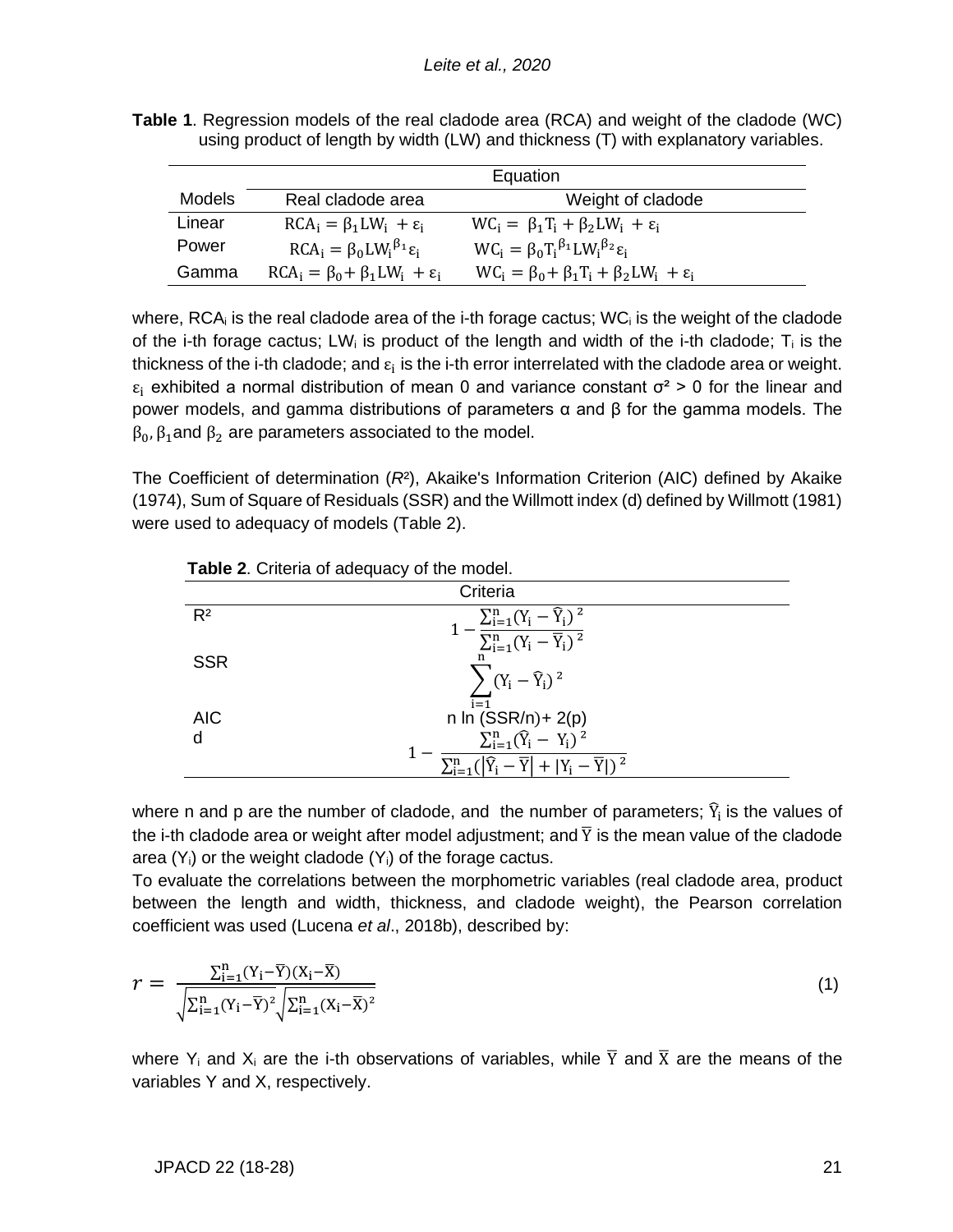### **RESULTS AND DISCUSSION**

Evaluating the morphometric characteristics of the Little Sweet clone a high positive correlation was observed between RCA and LW (*r*=0.97), RCA and WC (*r*=0.82), and LW and WC (*r*=0.84) (Fig. 2a). Real cladode area of clone Giant Sweet showed a high correlation between product of length by width (*r*=0.97) and between weight cladode (*r*=0.82), product of length by width presented correlation with weight cladode (*r*=0.81) (Fig. 2b). Regardless of the clone evaluated the real cladode area presented a high correlation with the product of length by width (*r*=0.98) and weight cladodes (*r*=0.83) (Fig. 2c). Product of length by width positively correlated with cladode weight.



**Figure 2**. Correlation between morphometrics measurements of *Nopalea cochenillifera*, Little Sweet clone (a), Giant Sweet clone (b) and independent of clone (c).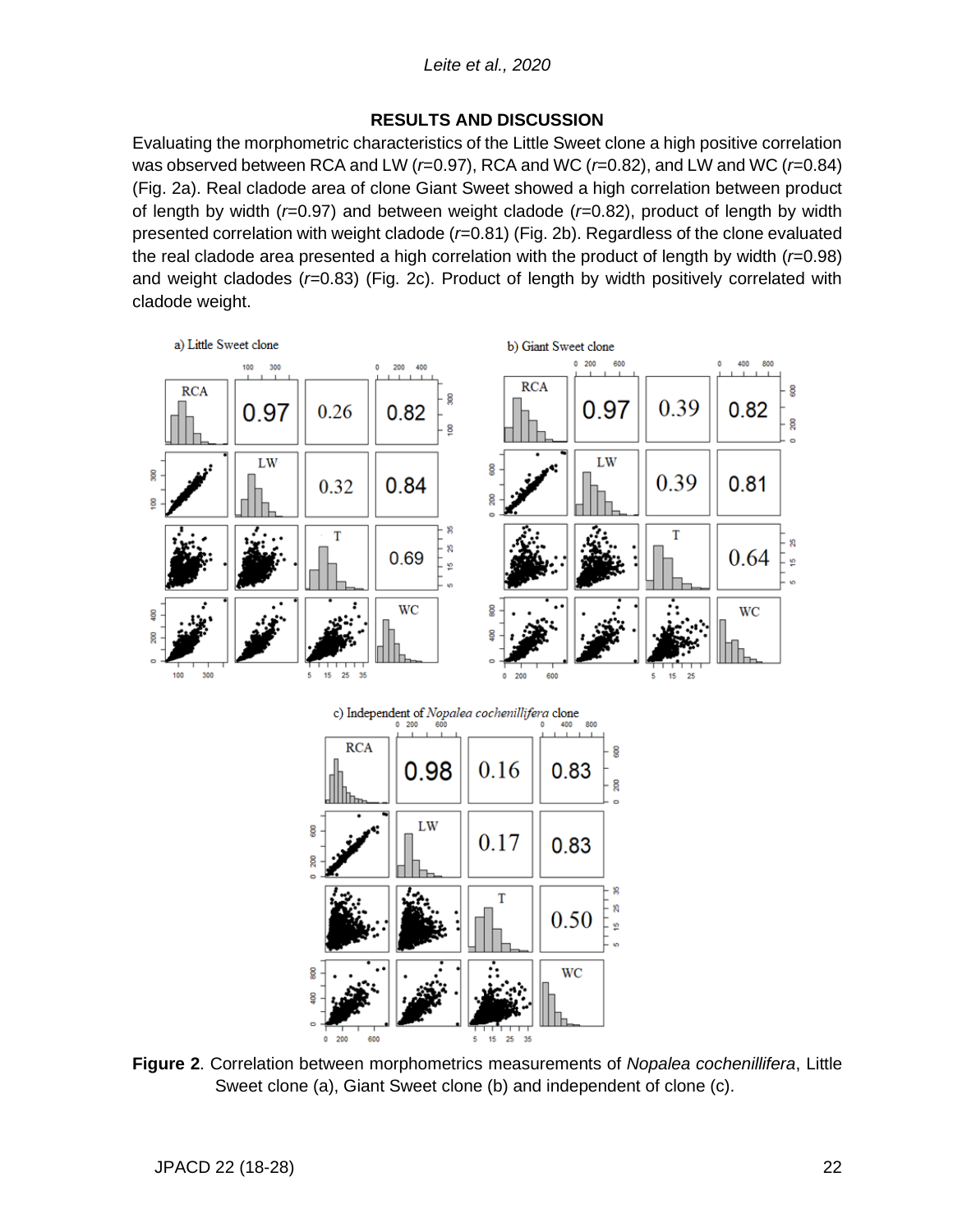Cunha *et al*. (2012) observed in *N. cochenillifera* Little Sweet clone positive correlation of cladode weight with length, width, thickness and area less than 0.74, while Silva *et al*. (2014) verified high correlation (*r*=0.985) between cladode area and LW with this same clone. Similar results were report by Lucena *et al*. (2019) observed in *N. cochenillifera*, Giant Sweet clone a high positive correlation of real cladode area with LW ( $r=0.97$ ). Independent of cladode order a positive correlation between RCA and product of length by width has reported by Lucena *et al*. (2018) in *Opuntia stricta* (*r*= 0.90). In *O. ficus-indica* Reis *et al*. (2016) verified correlation between RCA and LW (*r*=0.95), Guimarães *et al*. (2018) verified correlation between cladode area and their morphometric characteristics smaller than 0.65, while Cortazar and Nobel (1992) and Flores *et al*. (1996) verified high correlation (*r*=0.99 and 0.914) between weight and cladode area, respectively.

This proves the existence of a linear association between the fresh mass of cladodes and the other variables. This is important in conducting non-destructive studies to monitor the development of forage cactus. In this scenario, it may also be possible to develop equations to obtain estimates of cactus mass production under field conditions when in the absence of balance.

The power model presented the better performance to estimate the real cladode area of the Little Sweet clone (larger  $R^2$ = 99.98%, smaller SSR= 79972.75 and AIC=1131.4) using the product of length and width with explanatory variable (Table 3).

|                    | Equation of real cladode             | Criteria of adequacy of the model |            |            |       |  |  |  |  |  |  |
|--------------------|--------------------------------------|-----------------------------------|------------|------------|-------|--|--|--|--|--|--|
| <b>Models</b>      | area                                 | $R^2$                             | <b>SSR</b> | <b>AIC</b> | d     |  |  |  |  |  |  |
| Little Sweet clone |                                      |                                   |            |            |       |  |  |  |  |  |  |
| Linear             | $\widehat{RCA} = 0.891 LW$           | 99.33                             | 80784.54   | 4526.7     | 0.987 |  |  |  |  |  |  |
| Power              | $\widehat{RCA}$ =LW <sup>0.977</sup> | 99.98                             | 79972.75   | 1131.4     | 0.987 |  |  |  |  |  |  |
| Gamma              | $\widehat{RCA} = 0.899$ LW           | 94.68                             | 81611.97   | 4498.2     | 0.987 |  |  |  |  |  |  |
|                    | <b>Giant Sweet clone</b>             |                                   |            |            |       |  |  |  |  |  |  |
| Linear             | $\widehat{RCA} = 0.901$ LW           | 98.85                             | 357257.60  | 4174.80    | 0.987 |  |  |  |  |  |  |
| Power              | $\widehat{RCA}$ =LW <sup>0.982</sup> | 99.91                             | 349576.60  | 360.38     | 0.987 |  |  |  |  |  |  |
| Gamma              | $\widehat{RCA} = 0.926$ LW           | 94.45                             | 380413.70  | 4416.17    | 0.986 |  |  |  |  |  |  |
| Independent clone  |                                      |                                   |            |            |       |  |  |  |  |  |  |
| Linear             | <b>RCA=0.898LW</b>                   | 95.97                             | 439038.7   | 9068.91    | 0.990 |  |  |  |  |  |  |
| Power              | $\widehat{RCA}$ =LW <sup>0.98</sup>  | 99.94                             | 437165.6   | 1329.28    | 0.990 |  |  |  |  |  |  |
| Gamma              | $\widehat{RCA} = 0.91 LW$            | 95.90                             | 446803.6   | 9162.2     | 0.990 |  |  |  |  |  |  |

|  | Table 3. Fitted models and criteria of model evaluation of the real cladode area (RCA) of |  |  |  |  |  |  |
|--|-------------------------------------------------------------------------------------------|--|--|--|--|--|--|
|  | Nopalea cochenillifera Little and Giant Sweet clone considering the product of length     |  |  |  |  |  |  |
|  | and width (LW) as the explanatory variable.                                               |  |  |  |  |  |  |

 $R<sup>2</sup>$  (determination coefficient); SSR (sum squared of residuals); AIC (Akaike information criteria); d (Willmott index).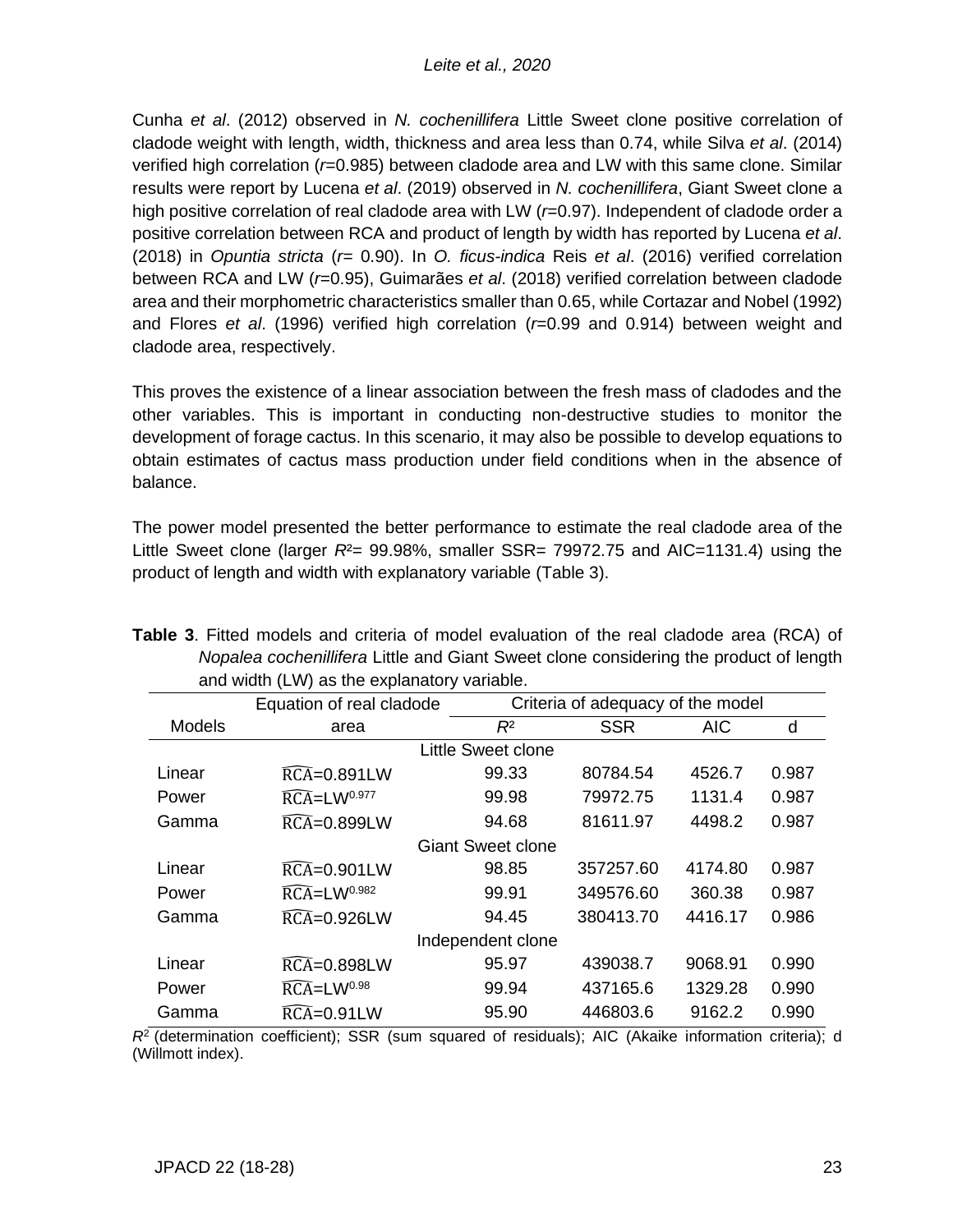Evaluating the real cladode area of Giant Sweet clone the best fit criteria of the models were attributed to the power model, the same presented higher explanatory power (*R*²=99.91%) and smaller sums of residual squares (SSR=349576.60) and Akaike information criteria (AIC=360.38) (Table 3).

Regardless of the *N. cochenillifera* clone evaluated the best relationship between real cladode area and product of length by width was explained by the power model, which presented the best results of *R*² (99.94%), SSR (437165.6), AIC (1329.28) and similar Willmott index (0.99) (Table 3). For the Sweet and Giant sweet clones, and regardless of *N. cochenillifera* clone the worst fit criteria of the model, and consequently the worst estimates of the real cladode area were attributed to gamma model (Table 3).

To explain the real cladode area of Little Sweet clone as a function of the product of length by width Silva et al. (2014) used linear model with explanatory power of 96.96%, while Lucena *et al*. (2019a) used power model with explanatory power of 99.91%. The product of length by width is a reliable measure to explain the cladode area with high precision power as reported in the findings of Lucena *et al*. (2018a) in *Opuntia Stricta R*²= 99.66% and Reis *et al*. (2016) in *O. fícus-indica R*²=91%.

Weight of the cladodes of the Little Sweet clone can be explained using the thickness and product of the length and width with most accurate by power model. Power model presented greater power of explanation (*R*²=93.72%) and larger Willmott index (d=0.977), and smaller SSR (290572.1) and AIC (471.28) that linear and gamma models (Table 4).

|                          | Equation of weight cladode                                            | Criteria of adequacy of the model |            |            |       |  |  |  |  |  |
|--------------------------|-----------------------------------------------------------------------|-----------------------------------|------------|------------|-------|--|--|--|--|--|
| <b>Models</b>            |                                                                       | $R^2$                             | <b>SSR</b> | <b>AIC</b> | d     |  |  |  |  |  |
|                          |                                                                       |                                   |            |            |       |  |  |  |  |  |
| Linear                   | $\widehat{WC} = -93.4 + 5.05T + 0.968LW$                              | 85.50                             | 475124.1   | 5561.87    | 0.960 |  |  |  |  |  |
| Power                    | $\widehat{WC} = 0.057(T^{0.806} LW^{1.099})$                          | 93.72                             | 290572.1   | 471.28     | 0.977 |  |  |  |  |  |
| Gamma                    | $\widehat{WC}$ =-33.19+4.46T+0.58LW                                   | 85.23                             | 516491.7   | 5343.4     | 0.900 |  |  |  |  |  |
| <b>Giant Sweet clone</b> |                                                                       |                                   |            |            |       |  |  |  |  |  |
| Linear                   | WC=5.77T+0.603LW                                                      | 87.56                             | 3679152    | 5195.87    | 0.879 |  |  |  |  |  |
| Power                    | WC=T <sup>0.888</sup> LW0.533                                         | 98.86                             | 4537108    | 698.83     | 0.847 |  |  |  |  |  |
| Gamma                    | $\widehat{\text{WC}}$ =0.536T+0.028LW                                 | 99.04                             | 3505923    | 4751.90    | 0.939 |  |  |  |  |  |
| Independent clone        |                                                                       |                                   |            |            |       |  |  |  |  |  |
| Linear                   | WC=-120.89+8.49T-0.856LW                                              | 92.02                             | 2980555    | 11022.66   | 0.949 |  |  |  |  |  |
| Power                    | $\widehat{\text{WC}}$ =0.056(T <sup>0.867</sup> LW <sup>1.069</sup> ) | 96.83                             | 2964388    | 467.68     | 0.951 |  |  |  |  |  |
| Gamma                    | WC=2.507T+0.551LW                                                     | 83.65                             | 5774752    | 10829.00   | 0.844 |  |  |  |  |  |

**Table 4.** Fitted models and criteria of model evaluation of weight cladode (WC) of *Nopalea cochenillifera* Little and Giant Sweet clone considering the thickness (T) and the product of length by width (LW) with explanatory variables.

 $R^2$  (determination coefficient); SSR (sum squared of residuals); AIC (Akaike information criteria); d (Willmott index).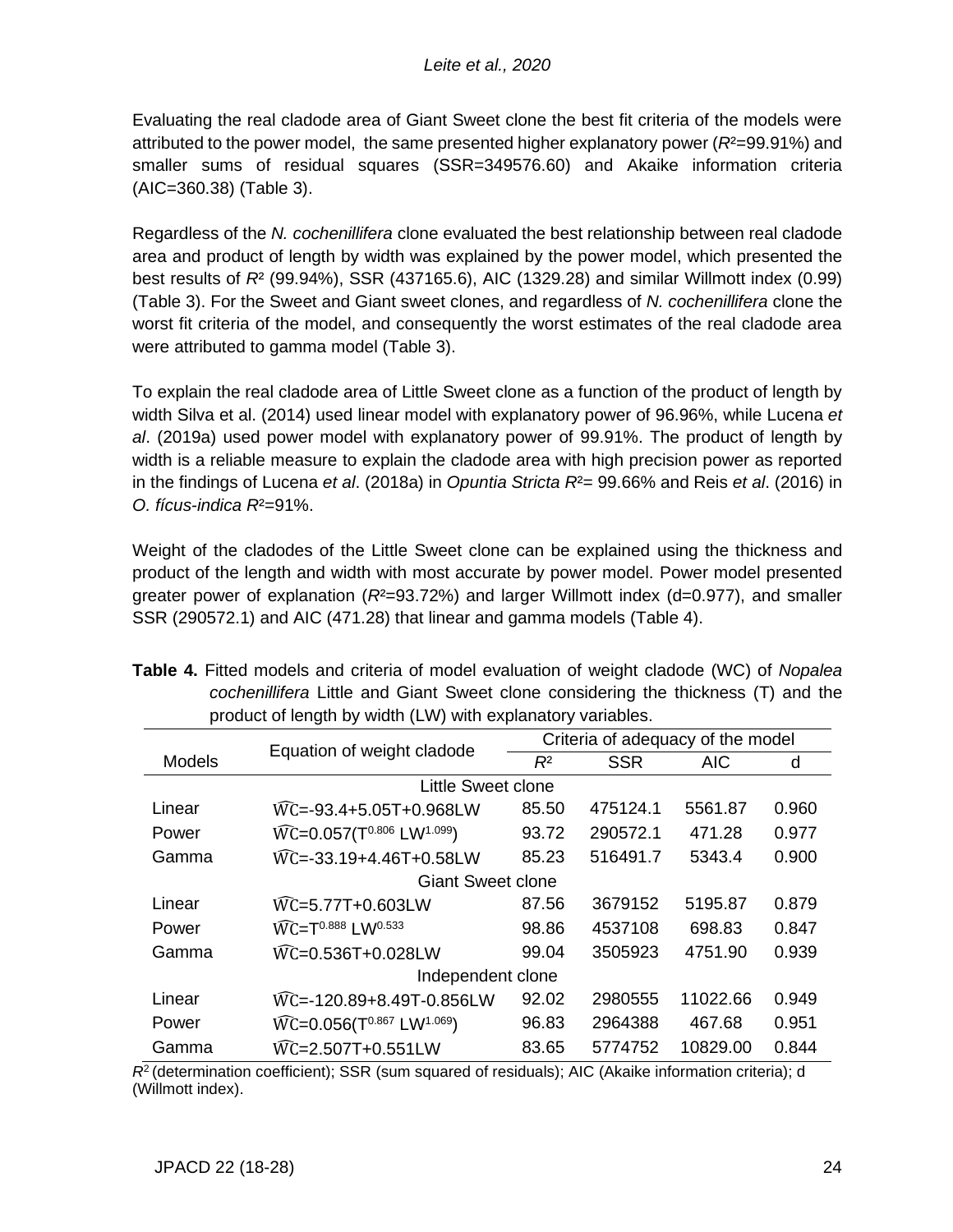Cladodes weight of the of Giant Sweet clone was explained using the thickness and product of the length and width of the cladodes with greater accuracy by the gamma model. Gamma model presented greater power of explanation (99.04%) and larger Willmott index (0.939), and smaller SSR (3505923) and AIC (698.83) when compared to the linear and power models (Table 4).

Regardless of the *N. cochenillifera* clone evaluated the best estimates for cladode weight when associated with morphometric measurements (thickness and product between length and width of cladodes) were represented by the power model followed by the linear and gamma models (Table 4). Power model presented greater power of explanation (*R*²=96.83%) and larger Willmott index (d=0.951), and values smaller of SSR (2964388) and AIC (467.68). Gamma model presented worst adequacy criteria.

Cunha *et al*. (2012) estimated the cladodes weight of Little Sweet using the morphometric characteristics (length, width, and thickness) with explanatory power 92.25%. Cladodes weight *O. ficus-indica* can be explained by the area of cladodes with explanatory power 99% (Cortazár and Nobel, 1992) and 88.17% (Flores *et al*., 1996).

# **CONCLUSIONS**

Cladode area of *N. cochenillifera* can be estimated by the power model  $\widehat{RCA}$ =LW<sup>0.98</sup>, while weight can be explained by the power model  $\widehat{WC}$  = 0.056( $T^{0.867}$  LW<sup>1.069</sup>).

The morphometric characteristics can be used to explain the cladode area and weight of clones and regardless of *N. cochenillifera* clone with high reliability.

The cladode weight of *N. cochenillifera* can be measured under field conditions when in the absence of balance.

### **ETHICS STATEMENT**

"Not applicable"

# **CONSENT FOR PUBLICATION**

"Not applicable"

### **AVAILABILITY OF SUPPORTING DATA**

The datasets used and/or analyzed during the current study are available from the corresponding author on reasonable request.

### **COMPETING INTERESTS**

"The authors declare that they have no competing interests"

### **FUNDING**

"Not applicable"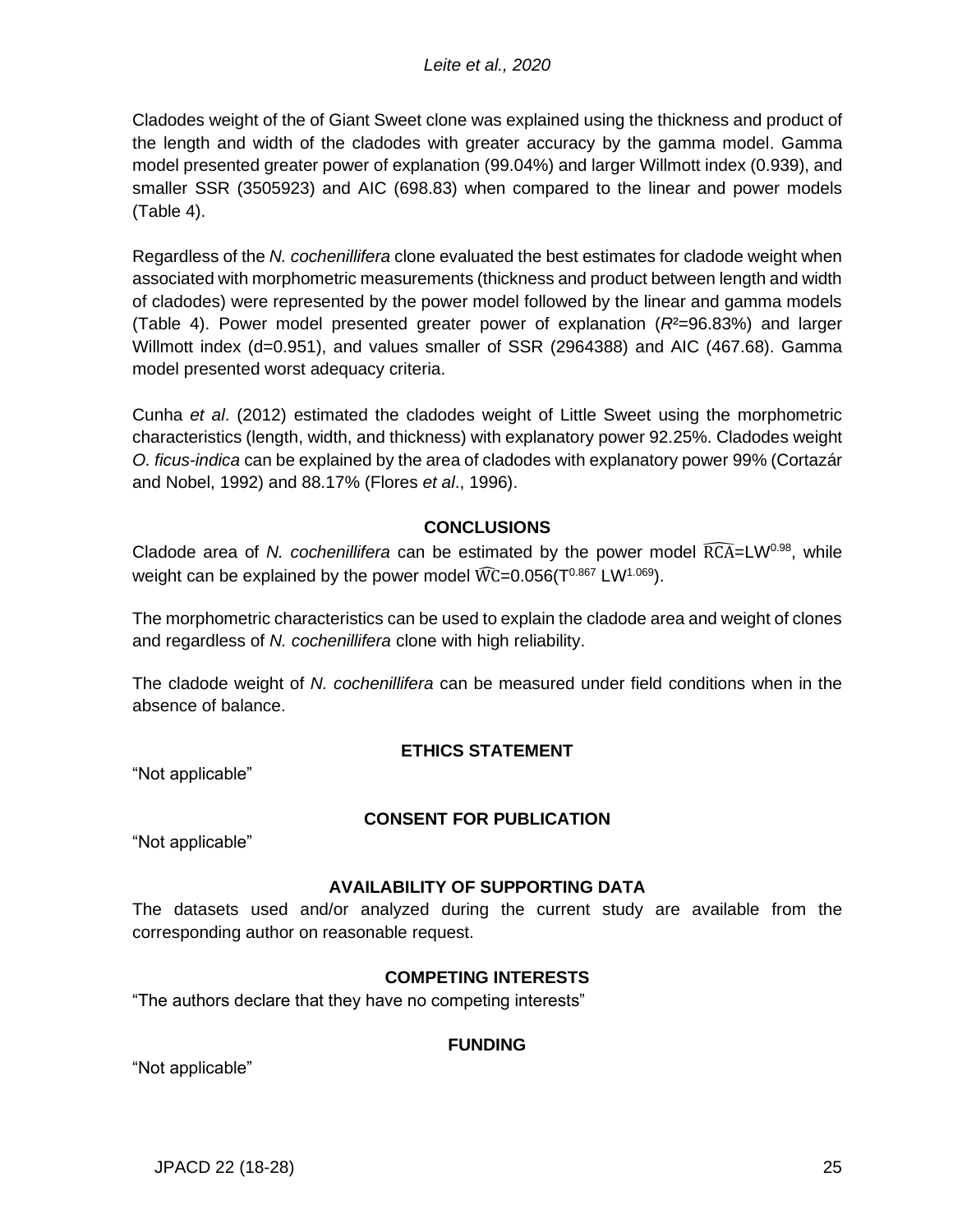#### *Leite et al., 2020*

#### **AUTHOR CONTRIBUTIONS**

Conceptualization, Mauricio Luiz de Mello Vieira Leite; methodology, Mauricio Luiz de Mello Vieira Leite and Leandro Ricardo Rodrigues de Lucena; software, Leandro Ricardo Rodrigues de Lucena; validation, Antônio Dennys Melo de Oliveira; investigation, Antônio Dennys Melo de Oliveira, Álefe Chagas de Lima Costa, Fredson Luan Queiroz dos Anjos, Igor Masterson de Farias; resources, Mauricio Luiz de Mello Vieira Leite; data curation, Mauricio Luiz de Mello Vieira Leite; writing-original draft preparation, Vicente José Laamon Pinto Simões and Mirna Clarissa Rodrigues de Almeida; writing-review and editing, Mauricio Luiz de Mello Vieira Leite; visualization, Leandro Ricardo Rodrigues de Lucena; supervision, Mirna Clarissa Rodrigues de Almeida; project administration, Mirna Clarissa Rodrigues de Almeida; funding acquisition, Mauricio Luiz de Mello Vieira Leite.

#### **ACKNOWLEDGMENTS**

Forage Studies and Research Group (GEFOR) of the Federal Rural University of Pernambuco (UFRPE), Serra Talhada Academic Unit (UAST).

#### **REFERENCES**

- Achten, W.M.J.; Maes, W.H.; Reubens, B.; Mathijs, E.; Singh, V.P.; Verchot, L.V.; Muys, B. 2010. Biomass production and allocation in *Jatropha curcas* L. seedlings under different levels of drought stress. *Biomass and Bioenergy* 34(5):667-676. [https://doi.org/10.1016/j.biombioe.2010.01.010.](https://doi.org/10.1016/j.biombioe.2010.01.010)
- Akaike, H. 1974. A new look at the statistical model identification. *IEEE Transactions on Automatic Control* 19:716-723. [https://doi.org/10.1109/TAC.1974.1100705.](https://doi.org/10.1109/TAC.1974.1100705)
- Cortazár, V.G.; Nobel, P.S. 1992. Biomass and Fruit Production for the Prickly Pear Cactus, *Opuntia ficus-indica*. *Journal of the American Society for Horticultural Science* 117(4):558-562.<https://doi.org/10.21273/JASHS.117.4.558>
- Cunha, D.N.F.V.; Gomes, E.S.; Martuscello, J.A.; Amorim, P.L.; Silva, R.C.; Ferreira, P.S. 2012. Morfometria e acúmulo de biomassa em palma forrageira sob doses de nitrogênio. *Revista Brasileira de Saúde e Produção Animal* 13(4):1156-1165. [https://doi.org/10.1590/S1519-99402012000400005.](https://doi.org/10.1590/S1519-99402012000400005)
- Diniz, W.J.S.; Silva, T.G.F.; Ferreira, J.M.S.; Santos, D.C.; Moura, M.S.B.; Araújo, G.G.L.; Zolnier, S. 2017. Forage cactus-sorghum intercropping at different irrigation water depths in the Brazilian Semiarid Region. *Pesquisa Agropecuária Brasileira* 52(9):724-733. [https://doi.org/10.1590/s0100-204x2017000900004.](https://doi.org/10.1590/s0100-204x2017000900004)
- Flores, H.A.; Rodríguez, J.L.O.; Ramírez, F.V. 1996. Modelos de estimación de biomasa em nopal (*Opuntia* spp.). *Revista Chapingo Serie Horticultura* 2(2):199-206. [http://dx.doi.org/10.5154/r.rchsh.1995.02.013.](http://dx.doi.org/10.5154/r.rchsh.1995.02.013)
- Freire, J.L.; Santos, M.V.F.; Dubeux Jr., J.C.B.; Neto, E.B.; Lira, M.A.; Cunha, M.V.; Djalma, C.S.; Amorim, S.O.; Mello, A.C.L. 2018. Growth of cactus pear cv. Miúda under different salinity levels and irrigation frequencies. *Anais da Academia Brasileira de Ciências* 90(4):3893-3900. [http://dx.doi.org/10.1590/0001-3765201820171033.](http://dx.doi.org/10.1590/0001-3765201820171033)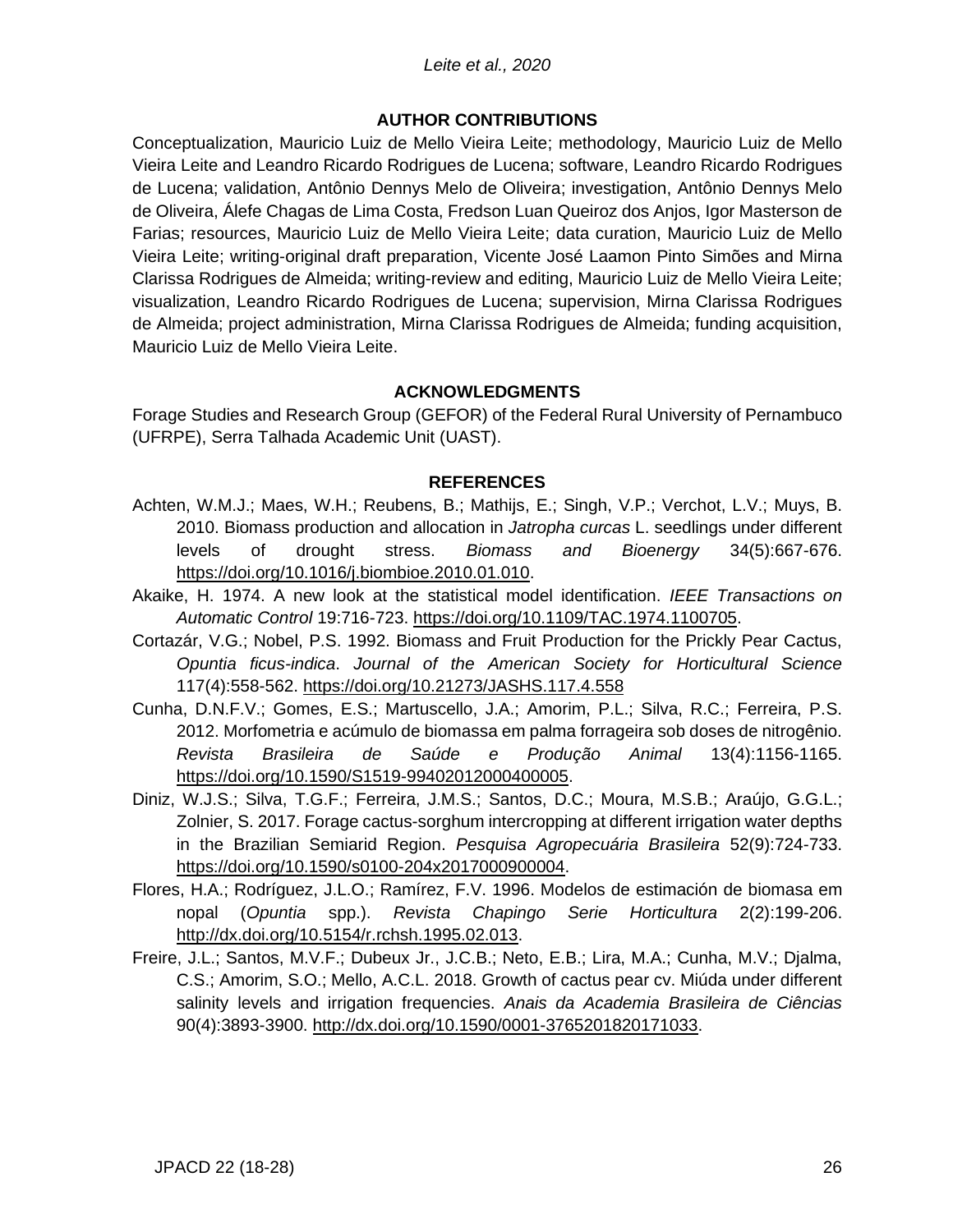- Guimarães, B.V.C.; Donato, S.L.R.; Azevedo, A.M.; Aspiazú, I.; Silva Jr., A.A. 2018. Prediction of 'Gigante' cactus pear yield by morphological characters and artificial neural networks. *Revista Brasileira de Engenharia Agrícola e Ambiental* 22(5):315-319. [http://dx.doi.org/10.1590/1807-1929/agriambi.v22n5p315-319.](http://dx.doi.org/10.1590/1807-1929/agriambi.v22n5p315-319)
- Hartzell, S.; Bartlett, M.S.; Porporato, A. 2018. Unified representation of the C3, C4, and CAM photosynthetic pathways with the Photo3 model. *Ecological Modelling* 384:173-187. [https://doi.org/10.1016/j.ecolmodel.2018.06.012.](https://doi.org/10.1016/j.ecolmodel.2018.06.012)
- Leite, M.L.M.V.; Lucena, L.R.R.; Cruz, M.G.; Sá Júnior, E.H.; Simões, V.J.L.P. 2019. Leaf area estimate of *Pennisetum glaucum* by linear dimensions. *Acta Scientiarum Animal Sciences* 41:e42808.<https://doi.org/10.4025/actascianimsci.v41i1.42808>
- Leite, M.L.M.V.; Lucena, L.R.R.; Sá Júnior, E.H.; Cruz, M.G. 2017. Estimativa da área foliar em *Urochloa mosambicensis* por dimensões lineares. *Revista Agropecuária Técnica* 38(1):9-16. [https://doi.org/10.25066/agrotec.v38i1.32041.](https://doi.org/10.25066/agrotec.v38i1.32041)
- Lucena, L.R.R.; Leite, M.L.M.V.; Cruz Jr., C.B.; Carvalho, J.D.; Santos, E.R.; Oliveira, A.D.M. 2019a. Estimation of cladode area of *Nopalea cochenillifera* using digital images. Journal of the *Professional Association for Cactus Development* 21:32-42. [http://www.jpacd.org/?modulo=JS&ID=22.](http://www.jpacd.org/?modulo=JS&ID=22)
- Lucena, L.R.R.; Leite, M.L.M.V.; Simões, V.J.L.P.; Izidro, J.L.P.S.; Simplício, J.B. 2019b. Cladode shape analysis of *Nopalea cochenillifera* (forage cactus Giant Sweet clone) using anatomical landmarks. *Cuban Journal of Agricultural Science* 53(3):1-9. [http://cjascience.com/index.php/CJAS/article/view/902/902.](http://cjascience.com/index.php/CJAS/article/view/902/902)
- Lucena, L.R.R.; Leite, M.L.M.V.; Simões, V.J.L.P.; Simões, V.J.L.P.; Almeida, M.C.R. 2018a. Área de cladódio da palma *Opuntia stricta* utilizando dimensões lineares. *Agrarian Academy* 5(9):46-55. [https://doi.org/10.18677/Agrarian\\_Academy\\_2018a5.](https://doi.org/10.18677/Agrarian_Academy_2018a5)
- Lucena, L.R.R.; Leite, M.L.M.V.; Cruz, M.G.; Sá Júnior, E.H. 2018b. Estimativa da área foliar em *Urochloa mosambicensis* por dimensões foliares e imagens digitais. *Archivos de Zootecnia* 67(259):408-413. [https://doi.org/10.21071/az.v67i259.3798.](https://doi.org/10.21071/az.v67i259.3798)
- Pereira, J.S.; Leite, M.L.M.V.; Cavalcante, A.B.; Lucena, L.R.R. 2018. Crescimento inicial de *Nopalea cochenillifera* em função do fracionamento do cladódio. *Revista Agropecuária Técnica* 39(2):120-128. [https://doi.org/10.25066/agrotec.v39i2.37995.](https://doi.org/10.25066/agrotec.v39i2.37995)
- Pinheiro, K.M.; Silva, T.G.F.; Carvalho, H.F.S.; Santos, J.E.O.; Morais, J.E.F.; Zolnier, S.; Santos, D.C. 2014. Correlações do índice de área do cladódio com características morfogênicas e produtivas da palma forrageira. *Pesquisa Agropecuária Brasileira* 49(12):939-947. [https://doi.org/10.1590/S0100-204X201400120000.](https://doi.org/10.1590/S0100-204X201400120000)
- Reis, C.M.G.; Gazarini, L.C.; Fonseca, T.F.; Ribeiro, M.M. 2016. Above-ground biomass estimation of *Opuntia ficus-indica* (L.) mill. for forage crop in a Mediterranean environment by using non-destructive methods. *Experimental Agriculture* 54(2):227-242. [https://doi.org/10.1017/S0014479716000211.](https://doi.org/10.1017/S0014479716000211)
- Santos, T.N.; Dutra, E.D.; Prado, A.G.; Leite, F.C.B.; Souza, R.F.R.; Santos, D.C.; Abreu, C.A.M.; Simões, D.A.; Morais Jr, M.A.; Menezes, R.S.C. 2016. Potential for biofuels from the biomass of prickly pear cladodes: Challenges for bioethanol and biogas production in dry areas. *Biomass Bioenergy* 85:215-222. [https://doi.org/10.1016/j.biombioe.2015.12.005.](https://doi.org/10.1016/j.biombioe.2015.12.005)